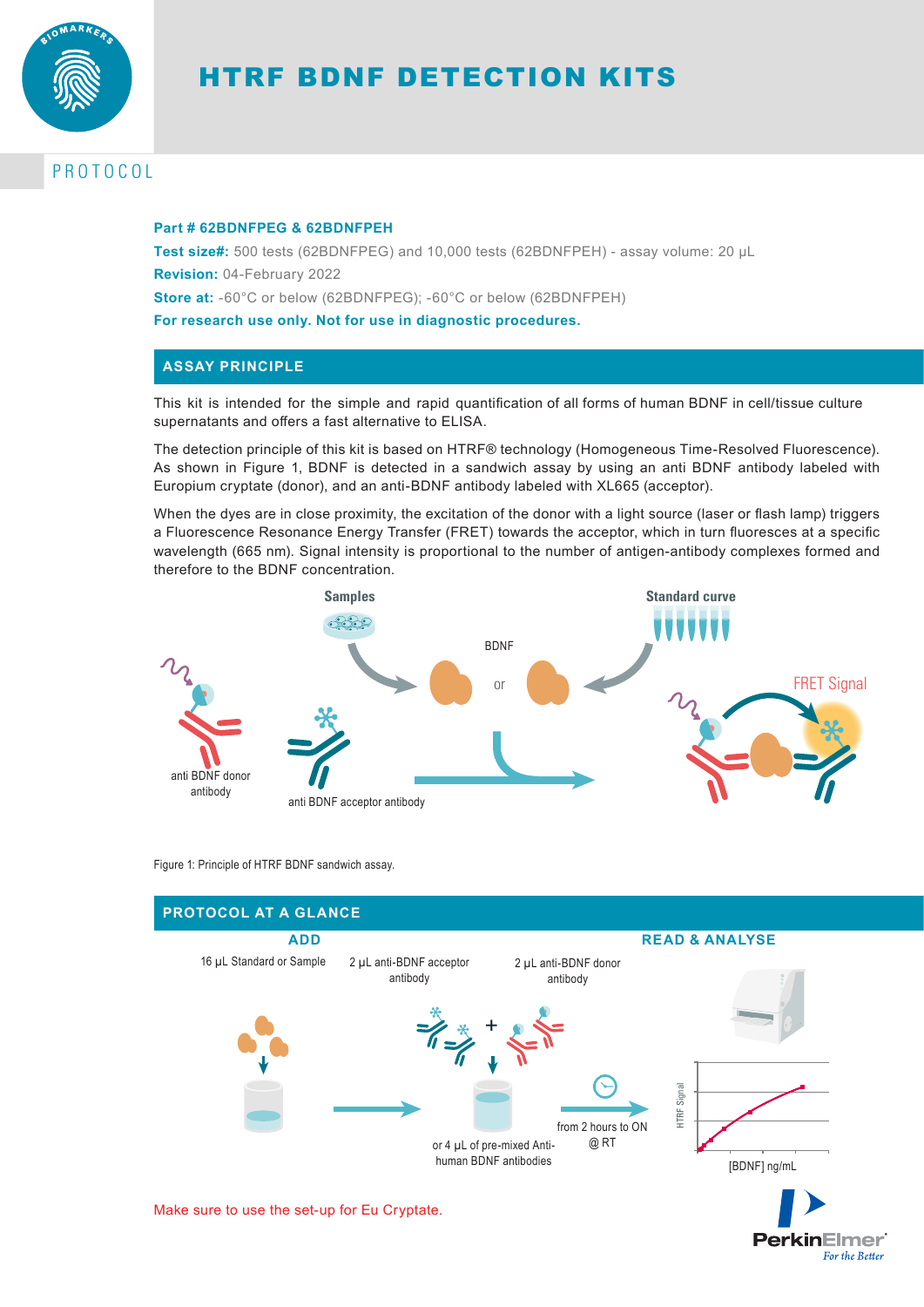#### **MATERIALS PROVIDED:**

| <b>KIT COMPONENTS</b>            | <b>500 TESTS *</b><br>CAT#62BDNFPEG | 10,000 TESTS *<br><b>CAT#62BDNFPEH</b> |  |
|----------------------------------|-------------------------------------|----------------------------------------|--|
| <b>BDNF Standard</b>             | 1 vial                              | 2 vials                                |  |
| Lyophilized                      | 15 $ng/mL$                          | 15 $ng/mL$                             |  |
|                                  | 1 vial - $20 \mu L$                 | 1 vial - 0.4 mL                        |  |
| <b>BDNF Eu Cryptate Antibody</b> | Frozen - 50X                        | Frozen - 50X                           |  |
|                                  | 1 vial - $20 \mu L$                 | 1 vial - 0.4 mL                        |  |
| BDNF XL665 Antibody              | Frozen - 50X                        | Frozen - 50X                           |  |
| Diluent #5 **                    | 1 vial                              | 1 vial                                 |  |
| 5X                               | 2 mL                                | $10 \text{ mL}$                        |  |
| Detection buffer ***             | 2 vials                             | 1 vial                                 |  |
|                                  | $1.5$ mL                            | 50 mL                                  |  |
| ready-to-use                     | Detection Buffer #3                 | Detection Buffer #3                    |  |

\* When used as advised, the two available kit sizes will provide sufficient reagents for 500 tests and 10,000 tests respectively in 20 µL final volume..

Assay volumes can be adjusted proportionally to run the assay in 96 or 1536 well microplates.

\*\* Medium like cell culture medium can be an alternative to the diluent.

\*\*\* The Detection buffer is used to prepare working solutions of acceptor and donor reagents.

#### **PURCHASE SEPARATELY:**

• HTRF®-Certified Reader. Make sure the setup for Eu Cryptate is used.

For a list of HTRF-compatible readers and set-up recommendations, please visit www.cisbio.com/compatible-readers

• Small volume (SV) detection microplates - .

For more information about microplate recommendations, please visit our website at: cisbio.com/microplates-recommendations

# **STORAGE AND STABILITY**



Store the kit at -60°C or below.

Under proper storage conditions, reagents are stable until the expiry date indicated on the label. Diluent and detection buffer are shipped frozen, but can be stored at 2-8°C in your premises.



If lyophilized, reconstituted reagents, antibodies, and standard stock solutions may be frozen and thawed only once. To avoid freeze/thaw cycles, it is recommended to dispense remaining stock solutions into disposable plastic vials for storage at -16°C or below .

Volume of Human BDNF standard aliquots should not be under 10 µL.

Thawed diluent and detection buffer can be stored at 2-8°C in your premises.

#### **REAGENT PREPARATION**

#### **BEFORE YOU BEGIN:**

- It is very important to prepare reagents in the specified buffers. The use of an incorrect diluent may affect reagent stability and assay results.
- Before preparing acceptor-antibody working solution, the stock solution of XL665-antibody must be carefully homogenized by vortexing or by pipetting up and down several times.
- Thaw the frozen reagents at room temperature, allow them to warm up to room temperature for at least 30 mins before use
- Before use, allow Diluent and Detection buffer to warm up at room temperature and homogenize them with a vortex.
- It is recommended to filter buffers.
- Antibody solutions must be prepared in individual vials and can be mixed prior to dispensing.
- BDNF standards (for standard curve) must be prepared in diluent or in the same medium as the samples.

## **TAKE CARE TO PREPARE STOCK AND WORKING SOLUTIONS ACCORDING TO THE DIRECTIONS FOR THE KIT SIZE YOU HAVE PURCHASED.**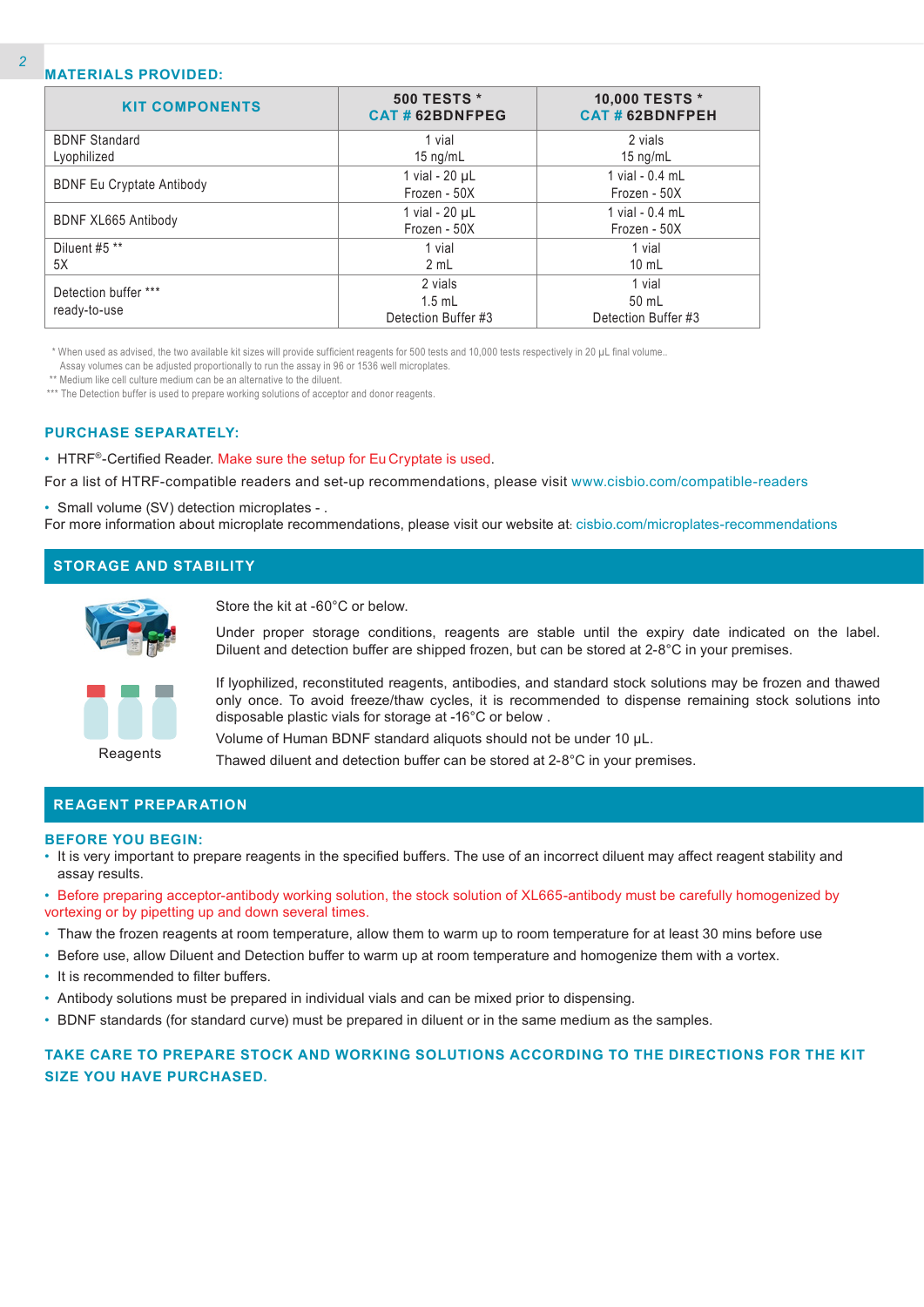# **TO PREPARE REAGENT STOCK SOLUTIONS:**

| 500 TESTS KIT - 62BDNFPEG                                                                                                                                                                                                                                                                                                      |                          | 10,000 TESTS KIT - 62BDNFPEH |                                                                                                                                                                                                                                                                                                                                  |  |  |  |
|--------------------------------------------------------------------------------------------------------------------------------------------------------------------------------------------------------------------------------------------------------------------------------------------------------------------------------|--------------------------|------------------------------|----------------------------------------------------------------------------------------------------------------------------------------------------------------------------------------------------------------------------------------------------------------------------------------------------------------------------------|--|--|--|
| Anti-BDNF Eu Cryptate antibody                                                                                                                                                                                                                                                                                                 |                          |                              |                                                                                                                                                                                                                                                                                                                                  |  |  |  |
| Thaw the BDNF Eu Cryptate antibody . Mix gently.<br>This 50X stock solution can be frozen and stored<br>at -16°C or below. To avoid freeze/thaw cycles, it is<br>recommended to dispense remaining stock solutions<br>into disposable plastic vials for storage at -16°C or<br>below.                                          |                          |                              | Thaw the BDNF Eu Cryptate antibody . Mix gently.<br>This 50X stock solution can be frozen and stored<br>at -16°C or below. To avoid freeze/thaw cycles, it is<br>recommended to dispense remaining stock solutions<br>into disposable plastic vials for storage at -16°C or<br>below.                                            |  |  |  |
|                                                                                                                                                                                                                                                                                                                                | Anti-BDNF XL665 antibody |                              |                                                                                                                                                                                                                                                                                                                                  |  |  |  |
| Thaw the BDNF XL665 antibody . Mix gently.<br>This 50X stock solution can be frozen and stored<br>at -16°C or below. To avoid freeze/thaw cycles, it is<br>recommended to dispense remaining stock solutions<br>into disposable plastic vials for storage at -16°C or<br>below.                                                |                          |                              | Thaw the BDNF XL665 antibody . Mix gently.<br>This 50X stock solution can be frozen and stored<br>at -16°C or below. To avoid freeze/thaw cycles, it is<br>recommended to dispense remaining stock solutions<br>into disposable plastic vials for storage at -16°C or<br>below.                                                  |  |  |  |
|                                                                                                                                                                                                                                                                                                                                | <b>BDNF Standard</b>     |                              |                                                                                                                                                                                                                                                                                                                                  |  |  |  |
| Reconstitute the BDNF standard with distilled water.<br>See instructions on vial label for reconstitution volume.<br>Mix gently after reconstitution. If not used within 30<br>minutes, the reconstituted standard solution must be<br>frozen and stored at -60°C or below                                                     |                          |                              | Reconstitute the BDNF standard with distilled water.<br>See instructions on vial label for reconstitution volume.<br>Mix gently after reconstitution. If not used within 30<br>minutes, the reconstituted standard solution must be<br>frozen and stored at -60°C or below                                                       |  |  |  |
| <b>Diluent</b>                                                                                                                                                                                                                                                                                                                 |                          |                              |                                                                                                                                                                                                                                                                                                                                  |  |  |  |
| Dilute 5-fold the 5 X diluent #5 with distilled water:<br>homogenize the 5 X diluent #5 with a vortex and add 1<br>volume of stock solution in 4 volumes of distilled water<br>(e.g., 1 mL of diluent + 4 mL of distilled water). Mix<br>gently after dilution. This 1X diluent can be frozen and<br>stored at -60°C or below. | 4 vol                    | 1 vol<br>5X                  | Dilute 5-fold the 5 X diluent #5 with distilled water:<br>homogenize the 5 X diluent #5 with a vortex and add 1<br>volume of stock solution in 4 volumes of distilled water<br>(e.g., 10 mL of diluent + 40 mL of distilled water). Mix<br>gently after dilution. This 1X diluent can be frozen and<br>stored at -60°C or below. |  |  |  |
| Detection buffer                                                                                                                                                                                                                                                                                                               |                          |                              |                                                                                                                                                                                                                                                                                                                                  |  |  |  |
| The Detection buffer is ready-to-use.                                                                                                                                                                                                                                                                                          |                          |                              | The Detection buffer is ready-to-use.                                                                                                                                                                                                                                                                                            |  |  |  |

## **TO PREPARE ANTIBODY WORKING SOLUTIONS:**

Each well requires 2 µL of BDNF-Eu Cryptate Antibody and 2 µL of BDNF-XL665 Antibody.

Prepare the two antibody solutions in separate vials.

| 500 TESTS KIT - 62BDNFPEG                                                                                                                                                                                                                                                                                         |                                         | 10,000 TESTS KIT - 62BDNFPEH |                                                                                                                                                                                                                                                                                                              |  |  |  |
|-------------------------------------------------------------------------------------------------------------------------------------------------------------------------------------------------------------------------------------------------------------------------------------------------------------------|-----------------------------------------|------------------------------|--------------------------------------------------------------------------------------------------------------------------------------------------------------------------------------------------------------------------------------------------------------------------------------------------------------|--|--|--|
|                                                                                                                                                                                                                                                                                                                   | <b>BDNF</b> Eu Cryptate <b>antibody</b> |                              |                                                                                                                                                                                                                                                                                                              |  |  |  |
| Dilute 50-fold the 50X stock solution (thawed<br>reagent) of human BDNF Eu Cryptate antibody with<br>Detection buffer #3: add 1 volume of Eu Cryptate<br>antibody stock solution in 49 volumes of detection<br>buffer (e.g. 20 µL of Eu Cryptate antibody stock<br>solution $+$ 980 $\mu$ L of detection buffer). | 49 vol<br>1 vol                         | $49$ vol<br>1 vol            | Dilute 50-fold the 50X stock solution (thawed<br>reagent) of human BDNF Eu Cryptate antibody with<br>Detection buffer #3: add 1 volume of Eu Cryptate<br>antibody stock solution in 49 volumes of detection<br>buffer (e.g. 0.4 mL of Eu Cryptate antibody stock<br>solution + 19.6 mL of detection buffer). |  |  |  |
|                                                                                                                                                                                                                                                                                                                   | BDNF XL665 antibody                     |                              |                                                                                                                                                                                                                                                                                                              |  |  |  |
| Dilute 50-fold the 50X stock solution (thawed<br>reagent) of human BDNF XL665 antibody with<br>Detection buffer #3: add 1 volume of XL665 antibody<br>stock solution in 49 volumes of detection buffer (e.g.<br>20 µL of XL665-antibody stock solution + 980 µL of<br>detection buffer).                          | 49 vol<br>1 vol                         | 49 vol<br>1 vol              | Dilute 50-fold the 50X stock solution (thawed<br>reagent) of human BDNF XL665 antibody with<br>Detection buffer #3: add 1 volume of XL665 antibody<br>stock solution in 49 volumes of detection buffer (e.g.<br>0.4 mL of XL665 antibody stock solution + 19.6 mL<br>of detection buffer).                   |  |  |  |
| Antibody mix                                                                                                                                                                                                                                                                                                      |                                         |                              |                                                                                                                                                                                                                                                                                                              |  |  |  |
| It is possible to pre-mix the two ready-to-use<br>antibody solutions just prior to dispensing the<br>reagents by adding 1 volume of XL665 antibody<br>solution to 1 volume of Cryptate antibody solution<br>(e.g. 1 mL of XL665 antibody + 1 mL of Cryptate<br>antibody).                                         |                                         |                              | It is possible to pre-mix the two ready-to-use<br>antibody solutions just prior to dispensing the<br>reagents by adding 1 volume of XL665 antibody<br>solution to 1 volume of Cryptate antibody solution<br>(e.g. 20 mL of XL665 antibody + 20 mL of Cryptate<br>antibody).                                  |  |  |  |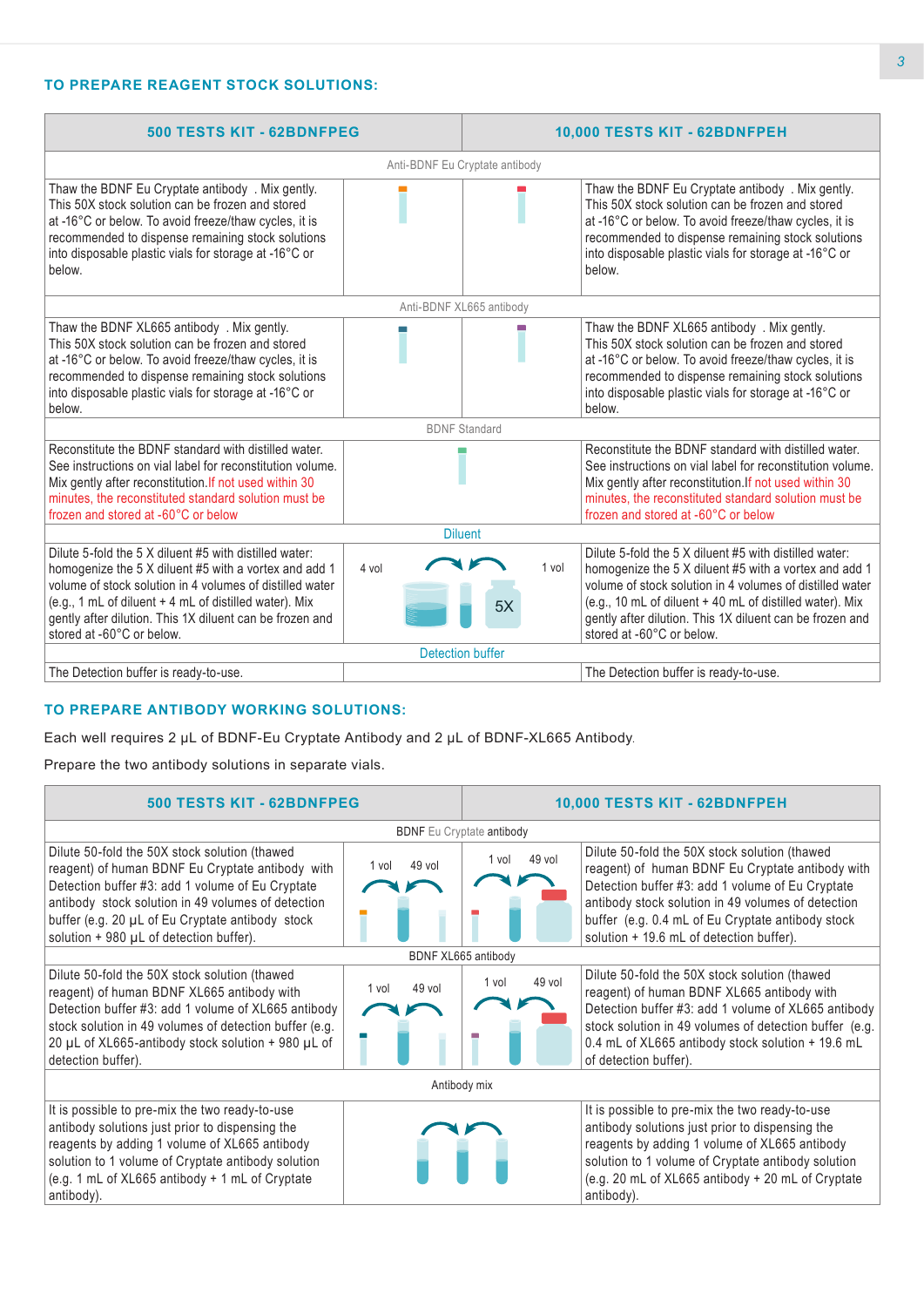# **TO PREPARE STANDARD WORKING SOLUTIONS:**

- Each well requires 16 µL of standard.
- Dilute the standard stock solution serially with diluent #5 (1X)

• It is mandatory to use a culture medium supplemented with serum (2 to 10%) or BSA (0.2 to 1%) to avoid BDNF sticking to assay plates.

• In order to check for a potential interference effect from your own assay buffer when using the assay for the first time, we highly recommend the parallel preparation of a standard curve in your own supplemented cell culture medium and in diluent #5 (1X).

• In order to counteract any standard sticking, we recommend changing tips between each dilution.

#### A recommended standard dilution procedure is listed and illustrated below:

Dilute the standard stock solution 3-fold with diluent #5 (1X) to prepare high standard (Std 7): e.g. take 75 µL of standard stock solution and add it to 150 µL of diluent #5 (1X). Mix gently.

Use the high standard (Std 7) to prepare the standard curve using 1/2 serial dilutions as follows:

- Dispense 100 µL of diluent #5 (1X) in each vial from Std 6 to Std 0.
- Add 120 µL of standard to 100 µL of diluent #5 (1X), mix gently and repeat the 1/2 serial dilution to make standard solutions: std6, std5, std4, std3, std2, std1.

This will create 7 standards for the analyte. Std 0 (Negative control) is diluent #5 (1X) or appropriate culture medium alone.





diluent #5 (1X) or appropriate medium

| <b>STANDARD</b>                                            | <b>SERIAL DILUTIONS</b>                         | <b>BDNF WORKING SOLUTIONS</b><br>(PG/ML) |
|------------------------------------------------------------|-------------------------------------------------|------------------------------------------|
| Standard Stock solution                                    | Reconstituted Iyophilisate                      | 15 0 0 0                                 |
| Standard 7                                                 | 75 µL stock solution $+$ 150 µL Diluent #5 (1X) | 5 0 0 0                                  |
| Standard 6                                                 | 100 µL standard $7 + 100$ µL Diluent #5 (1X)    | 2 500                                    |
| Standard 5                                                 | 100 µL standard $6 + 100$ µL Diluent #5 (1X)    | 1 2 5 0                                  |
| Standard 4                                                 | 100 µL standard $5 + 100$ µL Diluent #5 (1X)    | 625                                      |
| Standard 3                                                 | 100 µL standard $4 + 100$ µL Diluent #5 (1X)    | 312                                      |
| Standard 2<br>100 µL standard $3 + 100$ µL Diluent #5 (1X) |                                                 | 156                                      |
| Standard 1<br>100 µL standard $2 + 100$ µL Diluent #5 (1X) |                                                 | 78                                       |
| Standard 0                                                 | 0                                               |                                          |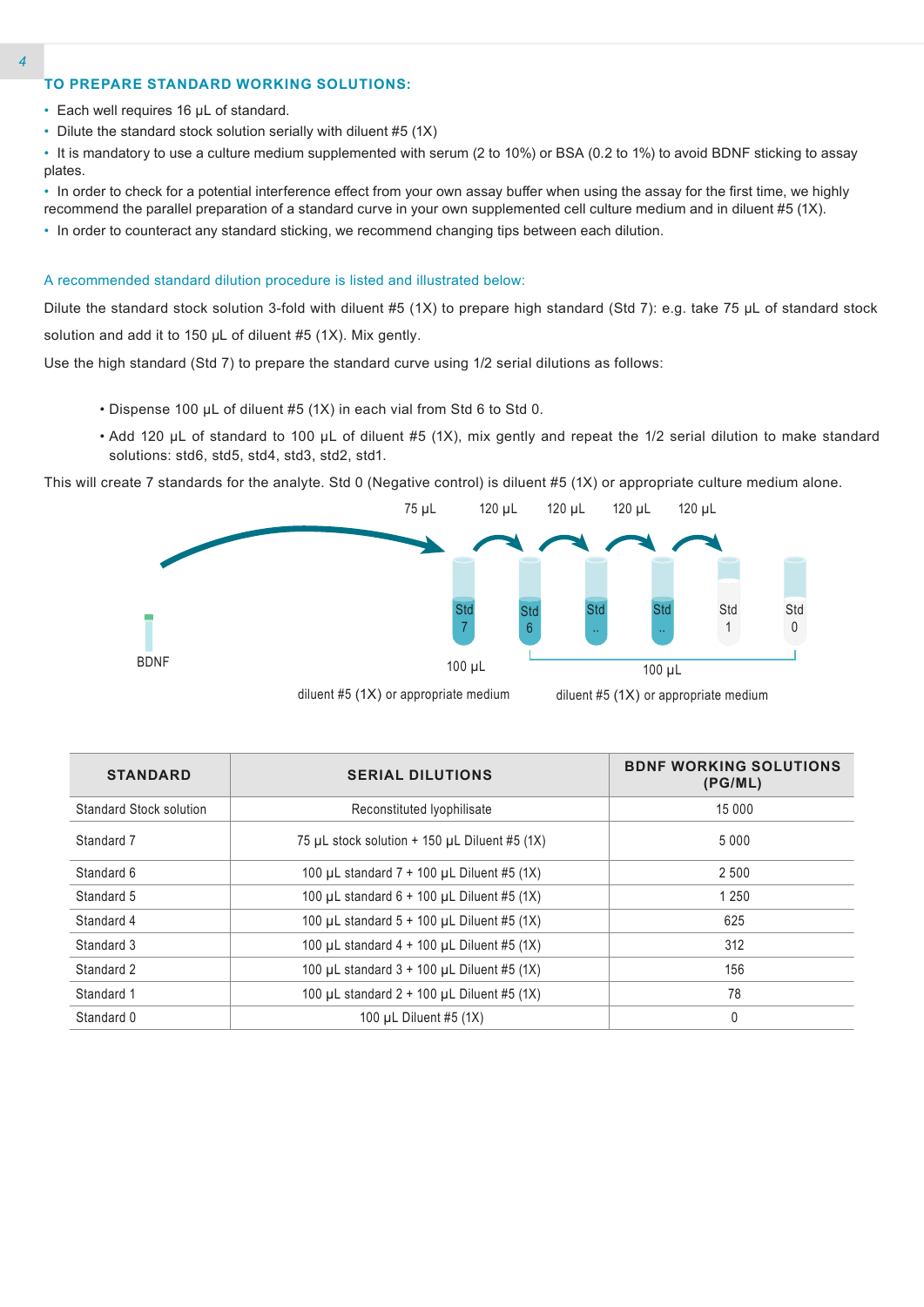#### **TO PREPARE SAMPLES:**

• Each well requires 16 µL of sample.

• Just after their collection, put the samples at 4°C and test them immediately. For later use, samples should be dispensed into disposable plastic vials and stored at -60°C or below. Avoid multiple freeze/thaw cycles.

• Cell supernatants must be prepared using a culture medium supplemented with serum (2 to 10%) or BSA (0.2 to 1%) to avoid BDNF sticking to culture vessels.

• Samples with a concentration above the highest standard (Std 7) must be diluted diluent #5 (1X) or in your appropriate sample medium.

• In order to measure human BDNF in cell lysates, cells must be lyzed with Lysis Buffer #3 (1X) for 30 min at RT under gentle shaking. Please note that the 4X stock solution of Lysis Buffer #3 must be ordered separately (Ref# 64KL3FDF, 130 mL) and 4-fold diluted with distilled water before use.

# **ASSAY PROTOCOL**

|                   | Standard (Std 0 - Std 7)                                                                                                          | <b>Samples</b>                                      |  |  |  |
|-------------------|-----------------------------------------------------------------------------------------------------------------------------------|-----------------------------------------------------|--|--|--|
| <b>Step</b>       | Dispense 16 µL of each BDNF standard<br>(Std 0 - Std 7) into each standard well                                                   | Dispense 16 µL of each sample into each sample well |  |  |  |
| Step <sub>2</sub> | Add 2 µL of BDNF XL665 antibody working solution to all wells                                                                     |                                                     |  |  |  |
| Step 3            | Add 2 µL of BDNF Eu Cryptate antibody working solution to all wells                                                               |                                                     |  |  |  |
| Step 4            | Seal the plate and incubate from 2 hours to ON @ RT<br>Following incubation, the signal remains stable over a period of 48 hours. |                                                     |  |  |  |
| Step 5            | Remove the plate sealer and read on an HTRF® compatible reader                                                                    |                                                     |  |  |  |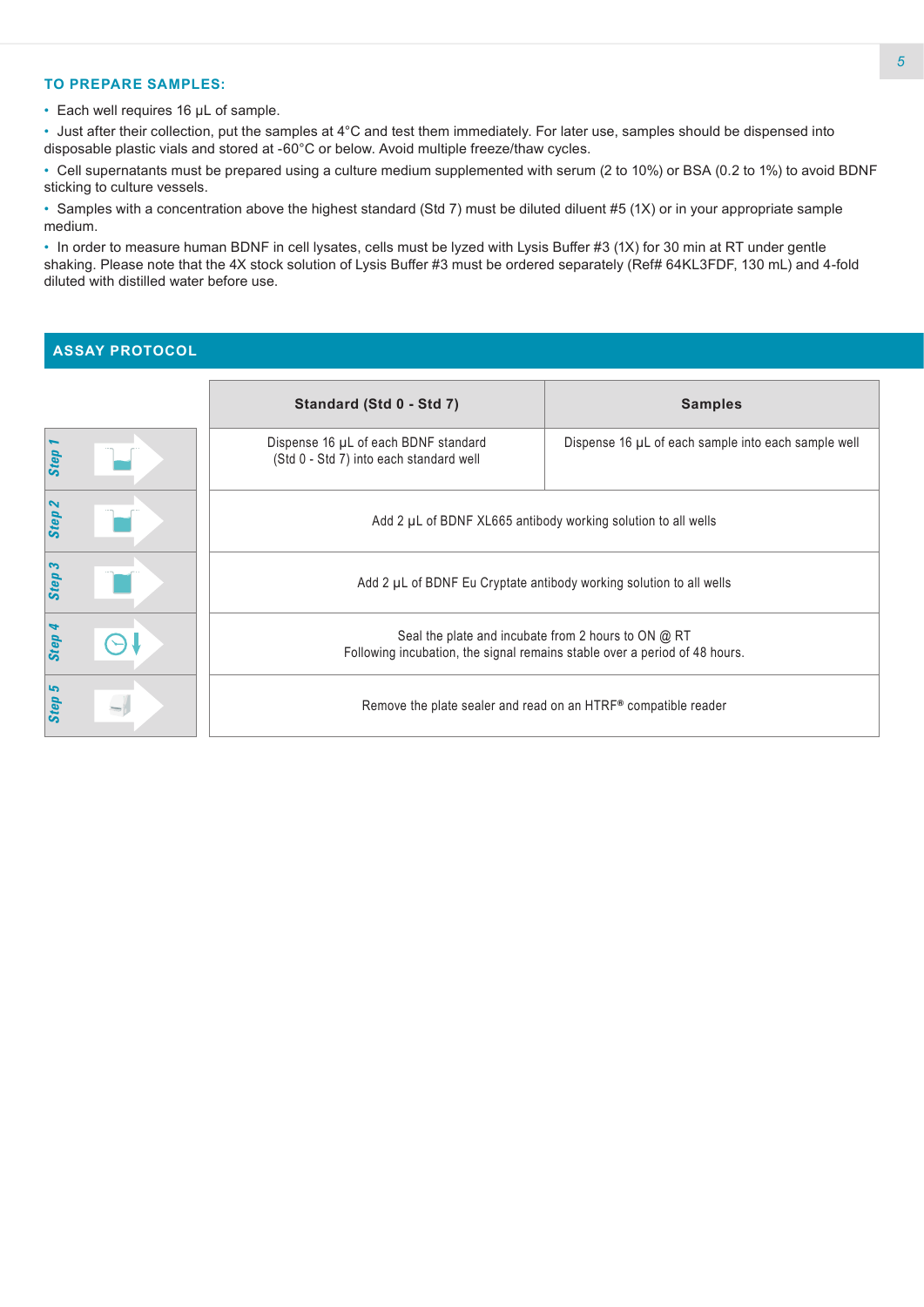|              | 1                                        | $\overline{2}$ | 3              | 4                                                                                                                           | 5              | 6              |  |
|--------------|------------------------------------------|----------------|----------------|-----------------------------------------------------------------------------------------------------------------------------|----------------|----------------|--|
|              | 16 µL Std 0 (Negative control)           |                |                | 16 µL Sample 1                                                                                                              |                |                |  |
| A            | 2 µL BDNF-XL665<br>2 µL BDNF-Eu Cryptate | Repeat Well A1 | Repeat Well A1 | 2 µL BDNF-XL665<br>2 µL BDNF-Eu Cryptate                                                                                    | Repeat Well A4 | Repeat Well A4 |  |
|              | 16 µL Std 1                              |                |                | 16 µL Sample 2                                                                                                              |                |                |  |
| B            | 2 µL BDNF-XL665<br>2 µL BDNF-Eu Cryptate | Repeat Well B1 | Repeat Well B1 | 2 µL BDNF-XL665<br>2 µL BDNF-Eu Cryptate                                                                                    | Repeat Well B4 | Repeat Well B4 |  |
|              | 16 µL Std 2                              |                |                | 16 µL Sample 3                                                                                                              |                |                |  |
| $\mathbf{C}$ | 2 µL BDNF-XL665<br>2 µL BDNF-Eu Cryptate | Repeat Well C1 | Repeat Well C1 | 2 µL BDNF-XL665<br>2 µL BDNF-Eu Cryptate                                                                                    | Repeat Well C4 | Repeat Well C4 |  |
|              | 16 µL Std                                |                |                | 16 µL Sample                                                                                                                |                |                |  |
| D            | 2 µL BDNF-XL665<br>2 µL BDNF-Eu Cryptate | Repeat Well D1 | Repeat Well D1 | 2 µL BDNF-XL665<br>2 µL BDNF-Eu Cryptate                                                                                    | Repeat Well D4 | Repeat Well D4 |  |
|              | 16 µLStd                                 |                |                | 16 µL Sample                                                                                                                |                |                |  |
| E            | 2 uL BDNF-XL665<br>2 µL BDNF-Eu Cryptate | Repeat Well E1 | Repeat Well E1 | 2 uL BDNF-XL665<br>2 µL BDNF-Eu Cryptate                                                                                    | Repeat Well E4 | Repeat Well E4 |  |
|              | 16 µL Std                                |                |                | 16 µL Sample                                                                                                                |                |                |  |
| F            | 2 µL BDNF-XL665<br>2 µL BDNF-Eu Cryptate | Repeat Well F1 | Repeat Well F1 | 2 uL BDNF-XL665<br>2 µL BDNF-Eu Cryptate                                                                                    | Repeat Well F4 | Repeat Well F4 |  |
|              | 16 µL Std                                |                |                | 16 µL Sample                                                                                                                |                |                |  |
| G            | 2 µL BDNF-XL665<br>2 µL BDNF-Eu Cryptate | Repeat Well G1 | Repeat Well G1 | 2 µL BDNF-XL6<br>2 µL BDNF-Eu Cr,                                                                                           | Repeat Well G4 | Repeat Well G4 |  |
|              | 16 µL Std                                |                |                | $1   2   3   4 \sqrt{6   7   8   9   10   11   12   13   14   15   16   17   18   19   20   21   22   23   24}$<br>$16 \mu$ |                |                |  |
| н            | 2 µL BDNF-XL665<br>2 µL BDNF-Eu Cryptate | Repeat Well H1 | Repeat Well H1 | $2 \mu L \frac{B}{C}$                                                                                                       |                |                |  |

H I J K L M N O P Q